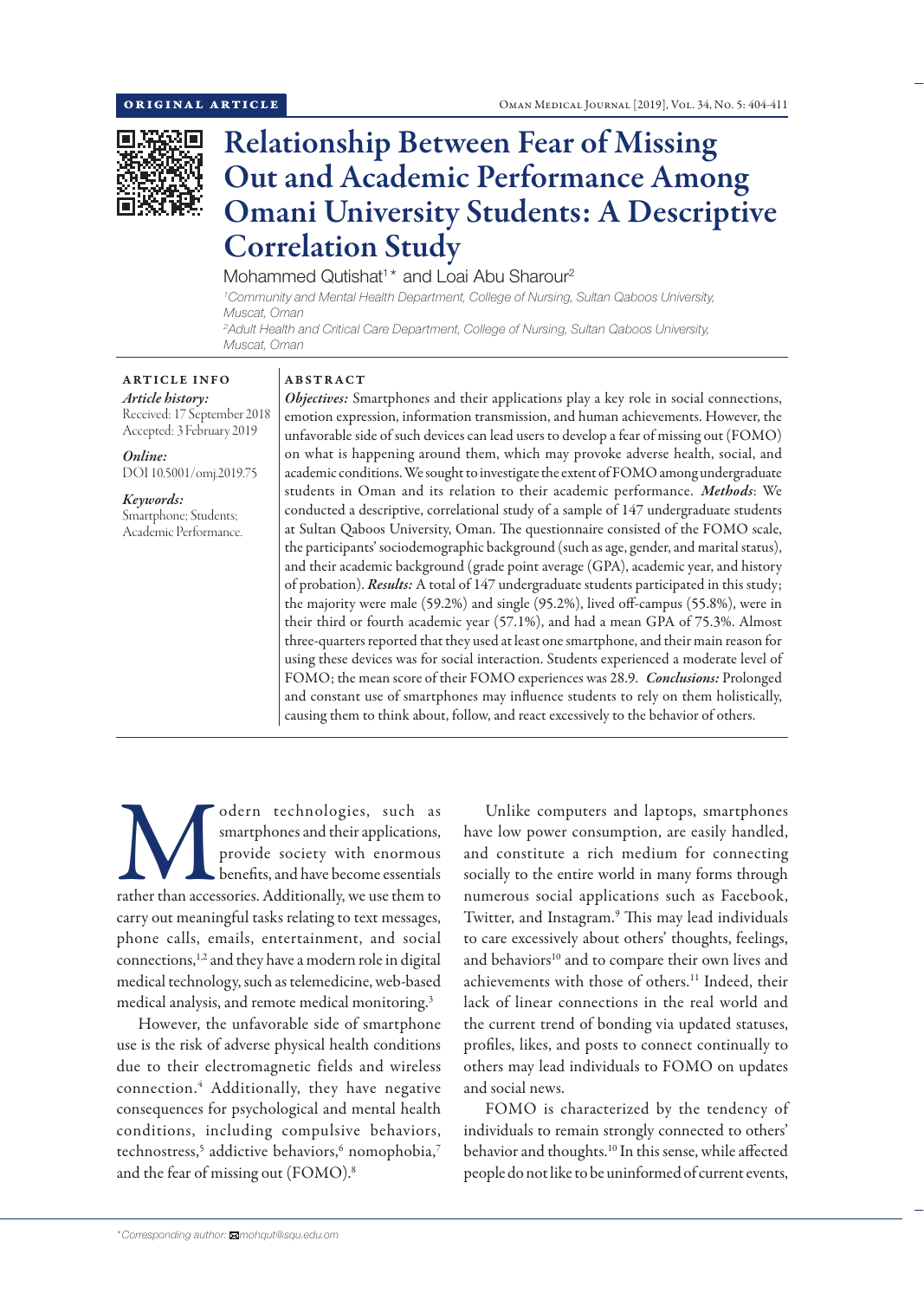social rejection by others can lead to either physical or social distress.12,13 Studies investigating this topic have linked FOMO with poor motivation,<sup>14</sup> sleep deprivation,<sup>15</sup> alcohol-related harmful behaviors,<sup>16</sup> anxiety, and depression.17

College students are on the frontline regarding levels of smartphone usage;<sup>18</sup> they spend a meaningful amount of time on their phones for either academic or entertainment purposes.19 It has been postulated that smartphone addiction runs to 24.8–27.4% among general college students,<sup>20,21</sup> and students justify their prolonged use of smartphone devices for information, social connection, academic tasks, and entertainment.<sup>1,19,22</sup> In the world of social media, students may find themselves disconnected from real-life social interactions and wishing for another state of connections from the ones they actually encounter.23 In this world, social media can provide a platform for self-expression and self-presentation;<sup>24</sup> thus, students become more cautious about how they present themselves.<sup>25</sup>

Academic performance at the higher education level is considered a key for decision making in our competitive working society.26 It has been linked to students' demographic background, college environment, and student outcome measured by knowledge, skills, attitudes, and behaviors.27,28

Furthermore, students' academic performance is measured by their total grade point average (GPA).29 Several factors that might have an effect on students' academic performance (as measured by the total GPA) include their level of satisfaction, skills and competencies, lifestyle, learning environment, study skills, study habits, sleeping habits, study motivation, and alienation from the social environment. Recently, the emphasis and effect of modern technologies, digital distractions, and social media have been claimed.30–34

Transitioning to the college environment forces students to face new challenges in which changes in their emotional detachment and social role can lead to further distress.<sup>35</sup> Therefore, prolonged interactions with smartphones may tempt students to care excessively about how others think, feel, and behave<sup>10</sup> and to compare their achievements with those of others.<sup>11</sup> Constant connection via smartphones can trigger impatience in carrying out individuals' daily life activities,<sup>36</sup> interfere with their cognitive abilities,<sup>37</sup> and develop a platform of academic distractions,<sup>38</sup> multitasking

responsibilities,39 and an excessive amount of time dedicated to interrupted studying; $40$  the results, therefore, can negatively influence students' academic performance.<sup>41</sup>

Despite the rapid development of smartphones worldwide, limited empirical research has discussed this phenomenon.<sup>10</sup> Our study is a response to this lack of knowledge and thus will help to explore this phenomenon among college students. The findings of our study will provide academic staff with increased understanding of the extent of this problem and enhance their ability to determine whether other technical aspects might affect students' academic performance. Therefore, our study aimed to examine the extent of FOMO among undergraduate students in Oman and its relation to their academic performance. We hypothesized that there is a negative relationship between FOMO and academic performance in this cohort.

## METHODS

Approval to conduct the study was obtained from the Research Ethics Committee of the College of Nursing at Sultan Qaboos University. All students who agreed to partake in the study provided written, informed consent. We used a descriptive, correlational, and cross-sectional research design. Data was collected using a selfadministered questionnaire. The sample consisted of 147 undergraduate students who met the eligibility criteria, including students who were willing to participate in the study, had completed their foundation program (English, computer skills, and mathematics), and had at least one smartphone device that was continuously connected to the internet.

The Information Centre provided a list of the students' emails. A sample of 250 participants were selected randomly, and an email was sent to all possible students inviting them to participate in the study. Sultan Qaboos University email addresses start with the student number (e.g., s1250xx@squ.edu.om) and, therefore, the authors were not able to recognize students by their names. The study design, purpose, methods, and potential benefits were explained to the students, and they were assured that their participation was voluntary and harm-free and that they were able to withdraw at any time. All students gave their informed consent. The researchers explained through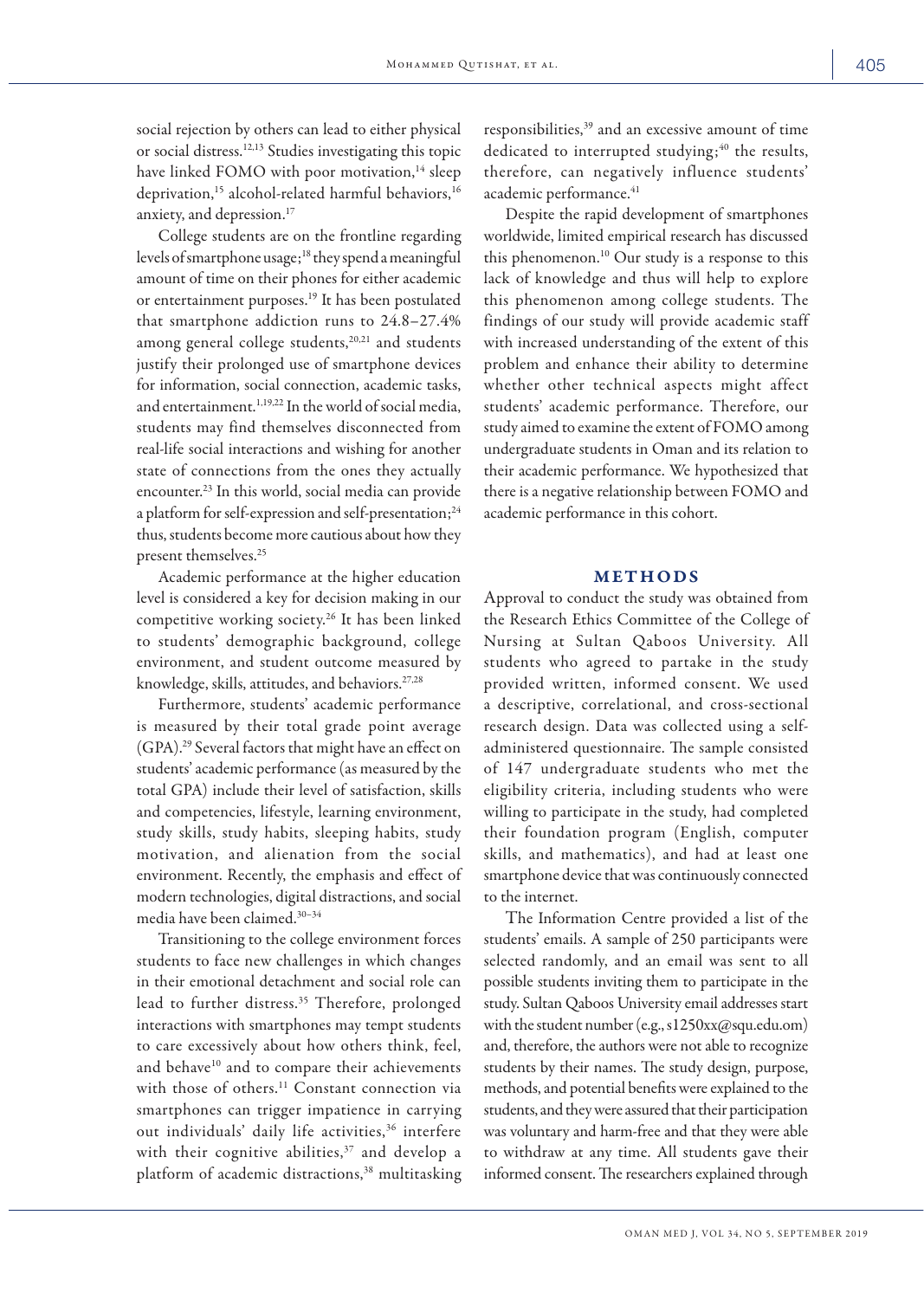the email that the questionnaire would not take more than 15 minutes to complete. Once they finished, they could return the questionnaire via email or put it in the locked box in a specific place. No students' identification information was collected. The data were collected within a month during the spring semester in 2018. A power analysis was conducted to determine the estimated sample size.<sup>42</sup> A sample of 140 participants was estimated with an effect size of 0.5 ( $\alpha$  = 0.05,  $p$  = 0.800).

We used a self-reported questionnaire, which included four sections.1 The first section reported demographic features, such as gender, age, living arrangements, hobbies, habits, sleeping hours, and stimulant use.2 The second section was related to academic data such as study program, academic year, studying hours, history of honoring and probation, and academic performance. Academic performance was measured by the student's GPA, which was defined as the final semester grade score within a given program weighted by the unit value agreed by the university grading system.<sup>43</sup> Students' grades are recorded on a four-point scale:  $A = 4.0$  $(88–100)$ , A $= 3.7 (85–87.9)$ , B $= 3.3 (82–84.9)$ ,  $B = 3.0 (79.0 - 81.9), B = 2.7 (76.0 - 78.9), C + = 2.3$  $(73.0-75.9), C = 2.0 (70.0-72.9), C = 1.7 (67.0-$ 69.9),  $D+ = 1.3$  (65.0–66.9),  $D = 1$  (60.0–63.9), and  $F = 1.0$  (lower than 60). According to the grading scale, grades A and A- indicate exceptional performance, grades B+, B, and B- indicate very good performance, grades C+, C, and C- indicate satisfactory performance, and grades D+ and D indicate minimally acceptable performance, while grade F indicates an unacceptable performance.<sup>3</sup> The third section was related to smartphone use, including the number of smartphones, class time use, status, and notification responses.4 The FOMO questionnaire uses a scale consisting of 10 items<sup>10</sup> rated on a five-point Likert scale ranging from 1 ('not at all true of me') to 5 ('extremely true of me'). The FOMO scale demonstrated good internal consistency (Cronbach's  $\alpha = 0.88$ ), with higher scores indicating higher levels of FOMO.

We used SPSS Statistics (IBM Corp. Released 2016. IBM SPSS Statistics for Windows, Version 24.0. Armonk, NY: IBM Corp.) for statistical analysis, a *p*-value of 0.050 was considered significant. Data were described using mean and percentage; linear regression was conducted to predict the relationship between FOMO and GPA. Analysis

Demographic variables Number, n Percentage, % Significant at  $p < 0.050$ Age, years 17–19 21 14.3 Not significant  $F = 0.920$  $p = 0.401$ <br>  $p = 0.401$ <br>  $p = 0.401$ <br>  $p = 0.401$  $23 - 25$ Gender Male 87 59.2 Significant  $F = 4.659$ , Female 60 40.8  $r = 4.63$ ,  $p = 0.033$ Marital status Single 140 95.2 Not significant  $F = 0.174$ , Married 7 4.8  $\frac{p}{p} = 0.677$ Living arrangement On campus 65 44.2 Not significant  $F = 0.428$ Off-campus 82 55.8  $\frac{1 - 0.428}{p} = 0.514$ Substance misuse None 131 89.1 Not significant  $F = 2.322$ , Smoking 6 4.1  $r = 2.522$ ,<br>Alcohol 4 2.7 Alcohol Shisha 6 4.1

*FOMO: fear of missing out.*

of variance was performed to determine the major statistical differences between the variables.

## RESULTS

Of the 250 questionnaires distributed, 147 were returned, giving a response rate of 58.8%. The age of the respondents ranged from 18 to 22, and the mean age was 21.0 years. The majority of the participants were male (59.2%) and single (95.2%), lived off-campus (55.8%), and were not substance users ( $n = 131, 89.1\%$ ). Overall, the results of this study showed significant gender differences in the prevalence of FOMO (59.2% in males and 40.8% in females,  $p = 0.033$ ). We failed to find a significant correlation between the sociodemographic variables and the students' FOMO experiences, such as age (*p =* 0.401), gender (*p =* 0.033), marital status  $(p = 0.677)$ , and living arrangements  $(p = 0.514)$ [Table 1].

The reliability of the FOMO questionnaire was assessed and showed a Cronbach's α of 0.749. A composite FOMO score was calculated



Table 1: Distribution of FOMO experiences among students' demographical variables.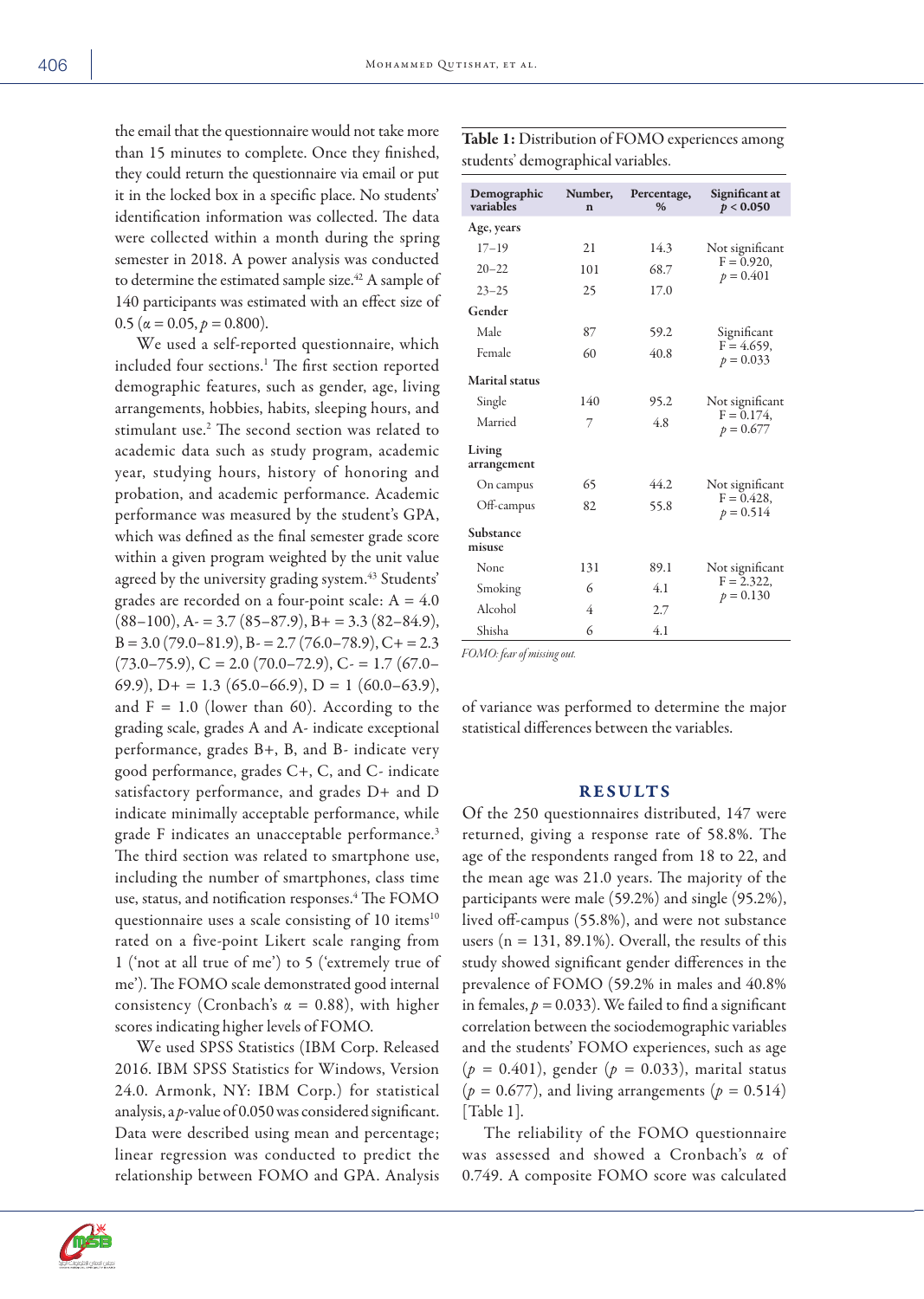| <b>Items</b>                                                                                                     | Not at all<br>true of me | Slightly<br>true of me | Moderately<br>true of me | Very true of<br>me | <b>Extremely</b><br>true of me |
|------------------------------------------------------------------------------------------------------------------|--------------------------|------------------------|--------------------------|--------------------|--------------------------------|
| $Q1 = I$ fear others have more rewarding<br>experiences than me.                                                 | $22(15.0\%)$             | 33 (22.4%)             | 75 (51.0%)               | $8(5.4\%)$         | $9(6.1\%)$                     |
| $Q2 = I$ fear my friends have more rewarding<br>experiences than me.                                             | $25(17.0\%)$             | 38 (25.9%)             | 54 (36.7%)               | 23 (15.6%)         | $7(4.8\%)$                     |
| $Q3 = I$ get worried when I find out my friends<br>are having fun without me.                                    | $31(21.1\%)$             | 40(27.2%)              | 37(25.2)                 | 30 (20.4%)         | $9(6.1\%)$                     |
| $Q4 = I$ get anxious when I don't know what<br>my friends are up to.                                             | $30(20.4\%)$             | $34(23.1\%)$           | 50 (34.0%)               | $27(18.4\%)$       | $6(4.1\%)$                     |
| $Q5 =$ It is important that I understand my<br>friends "in-jokes."                                               | $7(4.8\%)$               | $25(17.0\%)$           | 52 (35.4%)               | 41 (27.9%)         | $22(15.0\%)$                   |
| $Q6$ = Sometimes, I wonder if I spend too<br>much time keeping up with what is going on.                         | $9(6.1\%)$               | 28 (19.0%)             | $60(40.8\%)$             | 42(28.6%)          | $8(5.4\%)$                     |
| $Q7$ = It bothers me when I miss an<br>opportunity to meet up with friends.                                      | $10(6.8\%)$              | 26 (17.7%)             | 57 (38.8%)               | 39 (26.5%)         | 15 (10.2%)                     |
| $Q8 =$ When I have a good time it is important<br>for me to share the details online<br>(e.g., updating status). | 29 (19.7%)               | 23 (15.6%)             | 52 (35.4%)               | 25 (17.0%)         | 18 (12.2%)                     |
| $Q9$ = When I miss out on a planned get-<br>together it bothers me.                                              | $10(6.8\%)$              | 29 (19.7%)             | 58 (39.5%)               | 34 (23.1%)         | $16(10.9\%)$                   |
| $Q10 =$ When I go on vacation, I continue to<br>keep tabs on what my friends are doing.                          | $20(13.6\%)$             | $34(23.1\%)$           | 53 (36.1%)               | 29 (19.7%)         | 11(7.5%)                       |

Table 2: Students' responses to the FOMO questionnaire.

*FOMO: fear of missing out.*

Table 3: Distribution of FOMO experiences based on students' smartphone use patterns.

| Smartphone variables                       | Number, n | Percentage, % | Significant at $p < 0.050$ |
|--------------------------------------------|-----------|---------------|----------------------------|
| Number of smartphones                      |           |               |                            |
| 1                                          | 112       | 76.2          | Not significant            |
| $\mathfrak{2}$                             | 24        | 16.3          | $F = 1.317,$               |
| $\overline{\mathbf{3}}$                    | 9         | 6.1           | $p = 0.267$                |
| > 3                                        | 2         | 1.4           |                            |
| Uses in classroom                          |           |               |                            |
| Study                                      | 32        | 21.8          | Not significant            |
| Work                                       | 16        | 10.9          | $F = 0.787$ ,              |
| Photo and video-taking                     | 6         | 4.1           | $p = 0.600$                |
| Shopping                                   | 3         | 2.0           |                            |
| Watching videos                            | 5         | 3.4           |                            |
| Texting                                    | 36        | 24.5          |                            |
| Playing games                              | 1         | 0.7           |                            |
| Making calls                               | 3         | 2.0           |                            |
| Chatting                                   | 45        | 30.6          |                            |
| Smartphone status                          |           |               |                            |
| Loud                                       | 8         | 5.4           | Not significant            |
| Silence                                    | 108       | 73.5          | $F = 1.027$ ,              |
| Vibrate                                    | 15        | 10.2          | $p = 0.383$                |
| Off                                        | 16        | 10.9          |                            |
| Notification in class                      |           |               |                            |
| Ignore the notification until class ends   | 73        | 49.7          | Not significant            |
| Send a message saying in the class         | 40        | 27.2          | $F = 1.377$ ,              |
| Ask the instructor to allow you to respond | 11        | 7.5           | $p = 0.252$                |
| Reply without permission                   | 23        | 15.6          |                            |

*FOMO: fear of missing out.*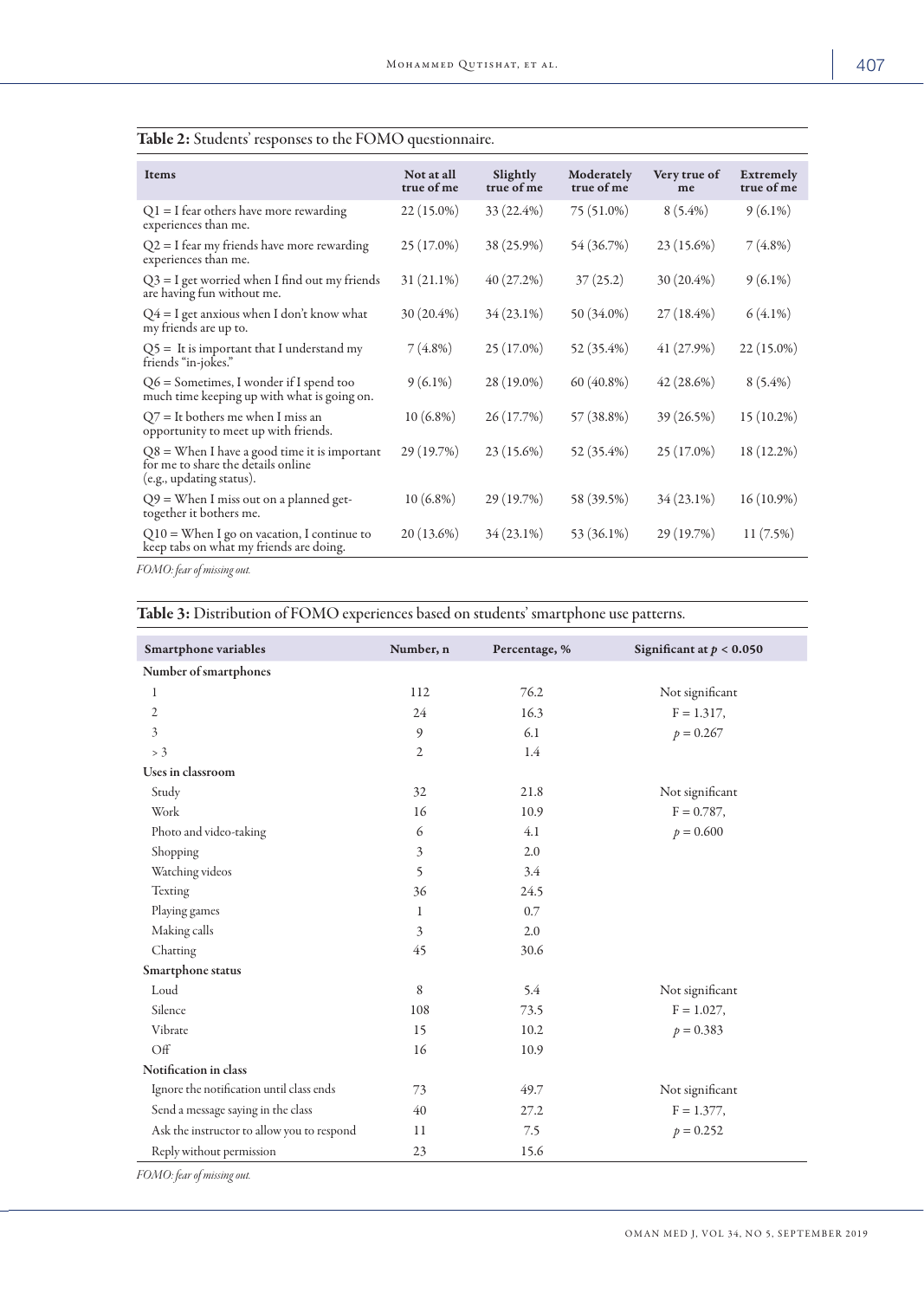| Academic<br>variables    | Number,<br>$\mathbf n$ |      | Significant at<br>p < 0.050                 |  |
|--------------------------|------------------------|------|---------------------------------------------|--|
| Academic year            |                        |      |                                             |  |
| First                    | 6                      | 4.1  | Not                                         |  |
| Second                   | 25                     | 17.0 | significant<br>$F = 0.344$ ,                |  |
| Third                    | 39                     | 26.5 | $p = 0.848$                                 |  |
| Fourth                   | 45                     | 30.6 |                                             |  |
| Fifth                    | 32                     | 21.8 |                                             |  |
| <b>Probation history</b> |                        |      |                                             |  |
| Yes                      | 63                     | 42.9 | Not                                         |  |
| No                       | 84                     | 57.1 | significant<br>$F = 0.026$ ,<br>$p = 0.873$ |  |
| Academic achievement     |                        |      |                                             |  |
| Yes                      | 16                     | 10.9 | Not                                         |  |
| No                       | 131                    | 89.1 | significant<br>$F = 0.319$ ,<br>$p = 0.573$ |  |
| Sleep, hours             |                        |      |                                             |  |
| $3 - 5$                  | 24                     | 16.3 | Significant                                 |  |
| $6 - 8$                  | 103                    | 70.1 | $r = -0.169$<br>$p = 0.041$                 |  |
| > 8                      | 20                     | 13.6 |                                             |  |

Table 4: Distribution of FOMO experiences based on students' academic profile.

*FOMO: fear of missing out.*

by summarizing the students' responses to the questionnaire; the mean score was 28.9. These scores ranged from 10 to 47, indicating a moderate level of FOMO: 34.0%, 40.8%, and 38.8% of students, for example, responded 'moderately' to 'get anxious when I don't know what my friends are up to,' 'sometimes I wonder if I spend too much time keeping up with what is going on,' and 'it bothers me when I miss an opportunity to meet up with friends, respectively [Table 2].

Of the respondents, 76.2% use at least one smartphone. The main reason for using a smartphone in the classroom was to chat (30.6%) and send messages (24.5%). However, fewer than a quarter of the students reported using their smartphone for learning purposes. During class time, 73.5% of the students reported that they kept their smartphone on 'silent,' and 49.7% of them ignored any mobile notifications received [Table 3]. No statically significant differences in FOMO were identified between students based on their number of smartphones ( $p = 0.267$ ), their purpose of use in the classroom ( $p = 0.600$ ), their status (*p =* 0.383), or their notification responses  $(p = 0.252)$ .

With regard to students' academic profiles, the mean GPA was 75.3±7.5; more than half of the students were in their third (26.5%) or fourth (30.6%) academic year; 42.9% were under study probation, and approximately 70% slept for between six and eight hours a day [Table 4]. An evaluation of students' academic profiles showed a significant correlation between students' FOMO experiences and their daily sleeping hours ( $r = -0.169$ ,  $p = 0.041$ ), whereas no relationships with other academic variables, such as academic year (*p =* 0.848), history of academic rewards (*p =* 0.573), and history of probation  $(p = 0.873)$  were found.

To understand further whether the students' GPA (the dependent variable) could be predicted by their FOMO experiences (the independent variable), we calculated linear regression; however, no significant correlation was found (T (1, 145)  $=$  -1.012,  $p = 0.313$ ), with an r<sup>2</sup> of 0.007 [Table 5].

# DISCUSSION

Smartphones and their applications play an essential role in many millennial students' social and academic lives when exchanging information, connecting to others, and using entertainment. Few studies have turned their attention to the impact of FOMO on students' academic lives; thus, our study aimed to build robust empirical measures of FOMO among undergraduate students, specifically to create a brief and rich platform of information about students' experiences of FOMO and its impact on their academic performance.

| Table 5: Result of the linear regression analysis. |  |
|----------------------------------------------------|--|
|                                                    |  |

| Predictor  | Unstandardized coefficients |                | Standardized<br>coefficients | $\mathbf T$ | <i>b</i> -value | 95% Confidence interval for B |             |
|------------|-----------------------------|----------------|------------------------------|-------------|-----------------|-------------------------------|-------------|
|            | B                           | Standard error | <b>Beta</b>                  |             |                 | Lower bound                   | Upper bound |
| Total FOMO | 78.304                      | 3.026          | ۰                            | 25.878      | < 0.001         | 72.323                        | 84.284      |
|            | $-0.104$                    | 0.102          | $-0.084$                     | $-1.012$    | $0.313*$        | $-0.306$                      | 0.099       |

*\*Significant value. FOMO: fear of missing out.*

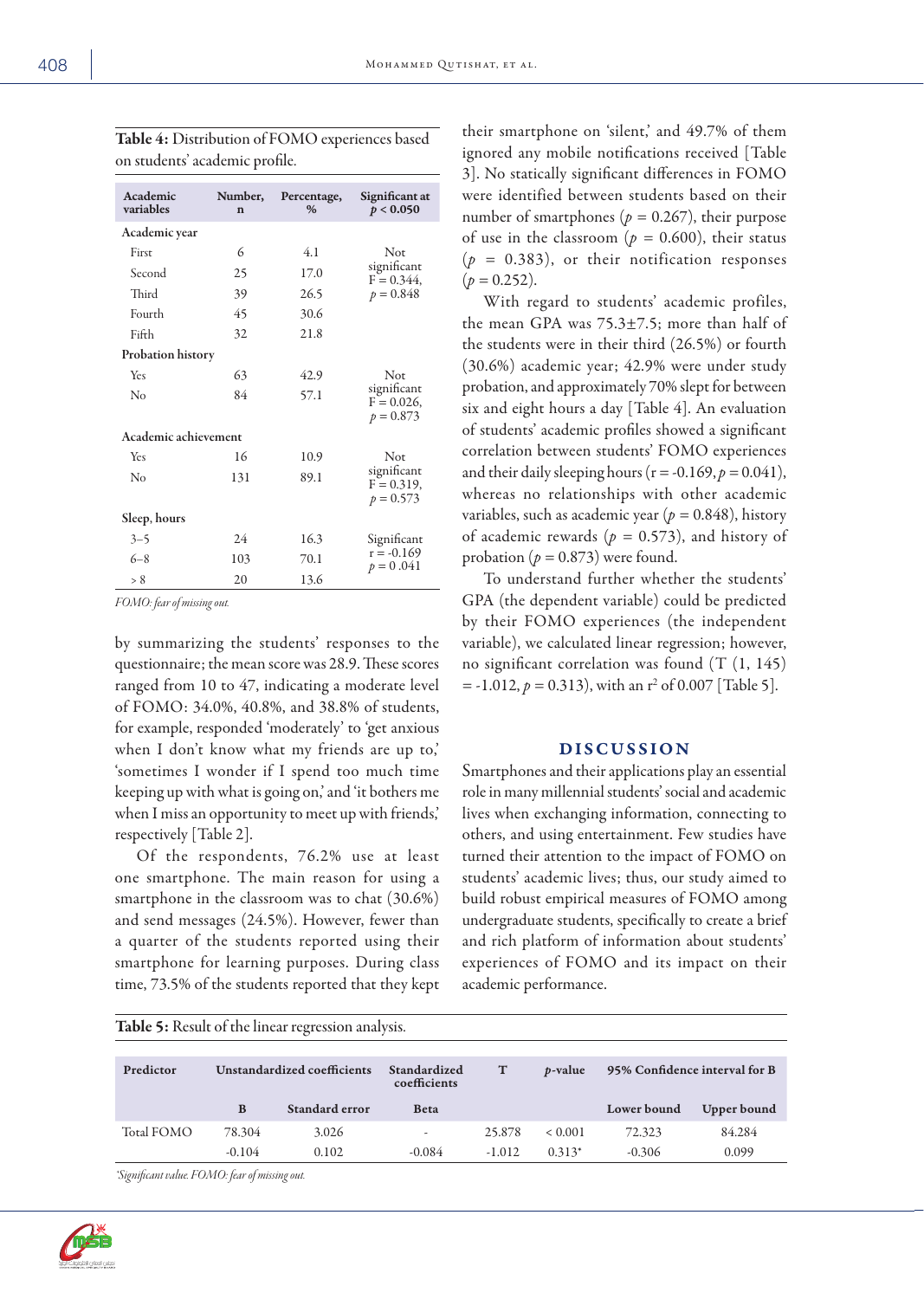Across the study results, which are representative of 147 students, a moderate level of FOMO experiences existed compared with other investigations.<sup>44</sup> One study found that students find a platform through these devices and its applications for emotional support and social engagement.<sup>45</sup>

Neither age, marital status, living arrangements, nor substance use pointed towards a relationship with FOMO experiences, which supports previous findings.11,46,47 However, our results highlight significant gender differences in FOMO experiences; male students seem to have higher levels of FOMO than female students (their mean FOMO scores are 29.8 and 26.6, respectively). Similarly, being male or young is associated with high levels of FOMO experiences.10 While both males and females socialize with their families and friends through their mobile devices, females tend to emphasize their family connections, whereas males are more inclined to include both their friends and families in their social media.<sup>48</sup> Males are more competitive when exploring and creating via smartphones and thus rely on their smartphones to complete all their tasks. While males use smartphones for learning purposes, entertainment, and social connections, females consider smartphones to be a method of social bonding.<sup>49,50</sup>

Our study indicated a negative and significant correlation between sleeping hours and level of FOMO; the fewer hours students sleep, the higher their level of FOMO. It is not just the excessive use of electronic devices in general that can affect sleep quantity and quality; studies have accused smartphones and social media misuse of leading to sleep deprivation.<sup>51,52</sup> Students may keep their devices on vibrate mode to enable them to respond constantly to their notifications; for many, social media could be connected with their hours of sleep hygiene, and routine.53 One study investigated the influence of FOMO experiences on college students' sleeping patterns; the study found that students may delay or miss sleep in favor of opportunities to socialize and follow events even if these things did not happen.15 Moreover, chatting and texting are associated with less sleep.53,54

Despite the moderate level of FOMO experiences among undergraduate students, our study indicated no relationship between students' FOMO experiences and their GPA (*p =* 0.313). However, our results were inconsistent with some previous works<sup>11</sup> in which students with lower levels of FOMO obtained lower GPAs. Other studies that investigated the problematic use of smartphones and social media presented a significant and negative relationship between these variables.<sup>40,41</sup> Indeed, we can infer that prolonged smartphone and social media use is not necessarily problematic. Intensive use of smartphones can benefit students' academic life; thus, FOMO can discriminate between the problematic versus the non-problematic uses of these devices.<sup>17</sup>

Despite the students' high GPA scores, excessive smartphone use among undergraduate students could also be explained by their desire to achieve a sense of balance in their new academic environment, in which students might use all the available resources and work diligently to achieve their goals. In this regard, students need to adjust to their academic lives, college requirements, and future plans. FOMO could act as a mediator, linking their college requirements with their social engagements.<sup>55</sup>

A study conducted among university students in Oman emphasized the negative consequences of university life maladjustment for developing and experiencing stress and triggers that lead to depression due to the potential loss of traditional social support and supervision.<sup>56</sup> Indeed, living away from family and friends may add additional burdens to students' well-being and academic achievements. Thus, the culture of Arabic families, especially in Oman, emphasizes students' desire to be connected continuously to their support system, in which they can present their activities and be updated with those of others as well as communicate easily with their classmates and instructors.57 Students who maintain such relationships with family and friends through this support system are more likely to perform well at college.58,59 Students, therefore, rely on their smartphones and social media to collaborate, work, connect, and facilitate their academic life.24

Our study has some limitations that are congruent with previous studies in which the sample size and sample technique are the key issues. It would be very beneficial to study such phenomena within a large sample that presents varied geo-sociodemographic properties. Future studies should also address the cultural differences, social support, and pattern of smartphone use in FOMO experiences as a mediator of students' academic achievements and sleeping properties.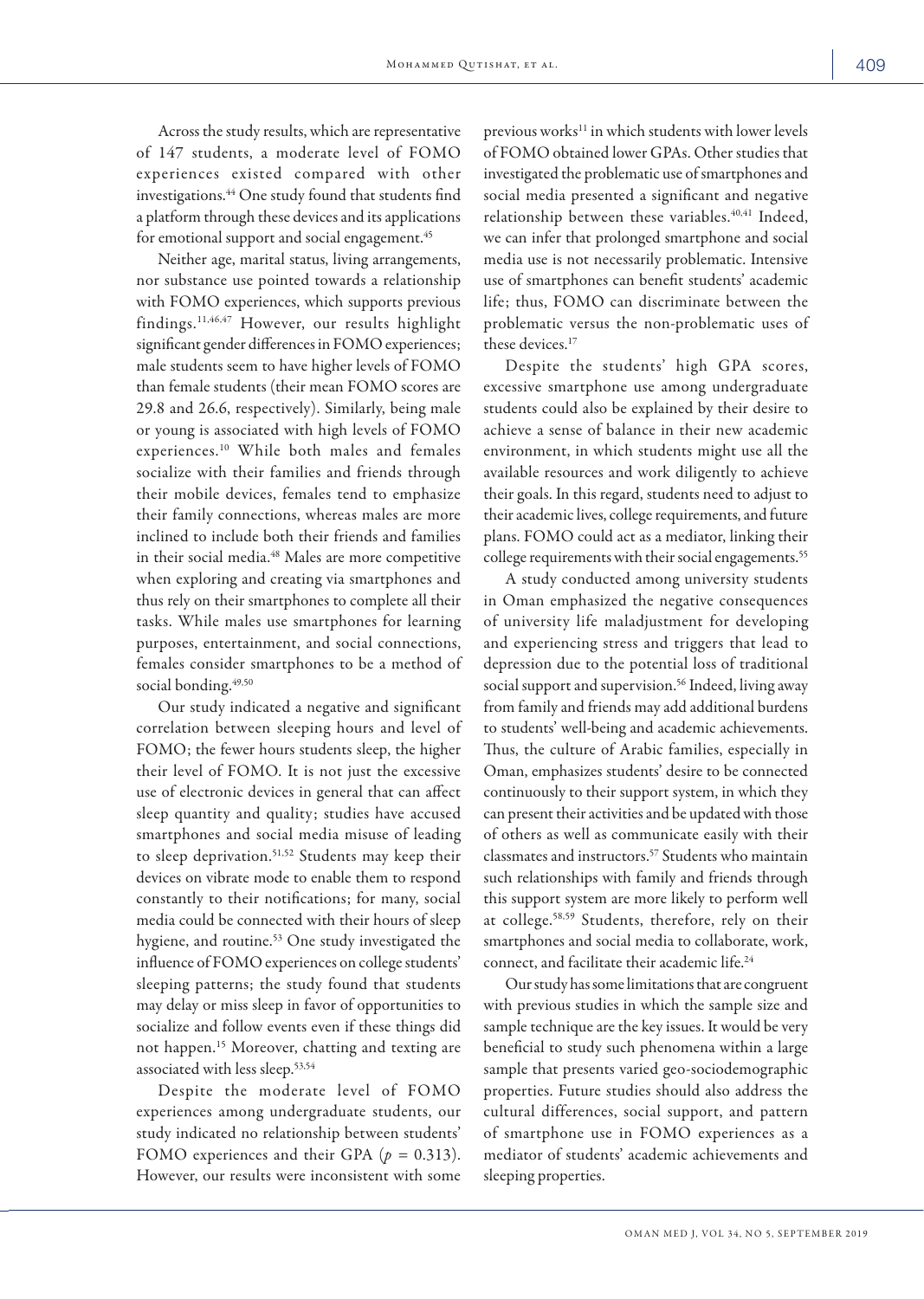# **CONCLUSION**

Smartphones and their applications play a significant role in global communications; they have become a mark of our civilization and support the spirit of human connections. FOMO is considered one of the factors that might affect students' reactions, responses, and behaviors. The university students surveyed experienced a moderate level of FOMO, and frequent assessment of this issue among university students is important by academic administrators, and the specialized professionals would be useful to develop appropriate interventions. Workshops on both a national and a global basis are also highly recommended to collaborate the efforts of colleges, academic administrators, and mobile companies to discuss and solve the rapid growth of such phenomena.

#### *Disclosure*

The authors declared no conflicts of interest. No funding was received for this study.

#### references

- 1. Alosaimi FD, Alyahya H, Alshahwan H, Al Mahyijari N, Shaik SA. Smartphone addiction among university students in Riyadh, Saudi Arabia. Saudi Med J 2016 Jun;37(6):675- 683.
- 2. Lundquist AR, Lefebvre EJ, Garramone SJ. Smartphones: fulfilling the need for immediacy in everyday life, but at what cost. Int J Humanit Soc Sci 2014;4(2):80-89.
- 3. Al Kuwaiti A, Al Muhanna FA, Al Amri S. Implementation of digital health technology at academic medical centers in Saudi Arabia. Oman Med J 2018 Sep;33(5):367-373.
- 4. Vitale SG, La Rosa VL, Petrosino B, Rodolico A, Mineo L, Laganà AS. The impact of lifestyle, diet, and psychological stress on female fertility. Oman Med J 2017 Sep;32(5):443- 444.
- 5. Lee Y-K, Chang C-T, Lin Y, Cheng Z-H. The dark side of smartphone usage: psychological traits, compulsive behavior and technostress. Comput Human Behav 2014;31:373-383.
- 6. Choi S-W, Kim D-J, Choi J-S, Ahn H, Choi E-J, Song W-Y, et al. Comparison of risk and protective factors associated with smartphone addiction and Internet addiction. J Behav Addict 2015 Dec;4(4):308-314.
- 7. Vanitha J. Nomophobia do we really need to worry about? The Journal of Nursing Trendz 2014;5(3):14-17.
- 8. Baker ZG, Krieger H, LeRoy AS. Fear of missing out: Relationships with depression, mindfulness, and physical symptoms. Transl Issues Psychol Sci 2016;2(3):275-282.
- 9. Al-Menayes J. The fear of missing out scale: Validation of the Arabic version and correlation with social media addiction. Int J Appl Psychol 2016;6(2):41-46.
- 10. Przybylski AK, Murayama K, DeHaan CR, Gladwell V. Motivational, emotional, and behavioral correlates of fear of missing out. Comput Human Behav 2013;29(4):1841- 1848.
- 11. Abel JP, Buff CL, Burr SA. Social media and the fear of missing out: Scale development and assessment. Journal of Business & Economics Research (Online) 2016;14(1):33- 44.
- 12. Jones T. Students' cell phone addiction and their opinions. Elon J Undergrad Res Commun 2014;5(1):74-80.
- 13. Sturgeon JA, Zautra AJ. Social pain and physical pain: shared paths to resilience. Pain Manag 2016;6(1):63-74.
- 14. Alt D. College students' academic motivation, media engagement and fear of missing out. Comput Human Behav 2015;49:111-119.
- 15. Adams SK, Williford DN, Vaccaro A, Kisler TS, Francis A, Newman B. The young and the restless: socializing trumps sleep, fear of missing out, and technological distractions in first-year college students. Int J Adolesc Youth 2017;22(3):337-348.
- 16. Elhai JD, Levine JC, Dvorak RD, Hall BJ. Fear of missing out, need for touch, anxiety and depression are related to problematic smartphone use. Comput Human Behav 2016;63:509-516.
- 17. Jeong H, Lee Y. Smartphone addiction and empathy among nursing students. Advanced Science and Technology Letters 2015;88:224-228.
- 18. Al-Hariri MT, Al-Hattami AA. Utilization of internet by health colleges students at the University of Dammam. Journal of Taibah University Medical Sciences 2015;10(1):66-73.
- 19. Park S, Kwon M-A, Baek M-J, Han N-R. Relation between smartphone addiction and interpersonal competence of college students using social network service. Journal of the Korea Contents Association 2014;14(14):289-297.
- 20. Cho G-Y, Kim Y-H. Factors affecting smartphone addiction among university students. Journal of the Korea Academia-Industrial cooperation. Society 2014;15(3):1632-1640.
- 21. AlBarashdi HS, Bouazza A, Jabur NH, Al-Zubaidi AS. Smartphone addiction reasons and solutions from the perspective of sultan qaboos university undergraduates: a qualitative study. International Journal of Psychology & Behavior Analysis 2016;2016.
- 22. Enez Darcin A, Kose S, Noyan CO, Nurmedov S, Yılmaz O, Dilbaz N. Smartphone addiction and its relationship with social anxiety and loneliness. Behav Inf Technol 2016;35(7):520-525.
- 23. Hetz PR, Dawson CL, Cullen TA. Social media use and the fear of missing out (FoMO) while studying abroad. J Res Technol Educ 2015;47(4):259-272.
- 24. Yang CC, Brown BB. Online self-presentation on Facebook and self development during the college transition. J Youth Adolesc 2016 Feb;45(2):402-416.
- 25. Afolayan J, Donald B, Onasoga O, Babafemi A, Agama Juan A. Relationship between anxiety and academic performance of nursing students, Niger Delta University, Bayelsa State, Nigeria. Advances in Applied Science Research. 2013;4(5):25-33.
- 26. Ali S, Haider Z, Munir F, Khan H, Ahmed A. Factors etudy of Islamia University Sub-Campus. Am J Educ Res 2013;1(8):283-289.<br>27. Doll JJ, Eslami Z, Walters L. Understanding why students
- drop out of high school, according to their own reports: Are<br>they pushed or pulled, or do they fall out? A comparative<br>analysis of seven nationally representative studies. SAGE Open 2013;3(4).
- 28. York TT, Gibson C, Rankin S. Defining and measuring academic success. Pract Assess, Res Eval 2015;20(5):1-20.
- 29. Kumari S, Kumar P. Study of academic performance among college students in relation to student alienation. Educational Quest. An International Journal of Education and Applied Social Sciences 2017;8(Special issue):375-380.
- 30. Owusu-Acheaw M, Larson AG. Use of social media and its impact on academic performance of tertiary institution students: a study of students of koforidua polytechnic, Ghana. J Educ Pract 2015;6(6):94-101.
- 31. McCoy BR. Digital distractions in the classroom phase II: Student classroom use of digital devices for non-class related purposes. J Med Educ 2016;7(1):5-32.
- 32. Stakkestad SV, Fladvad Størdal G. The effects of technology on students' academic performance rollout of individual